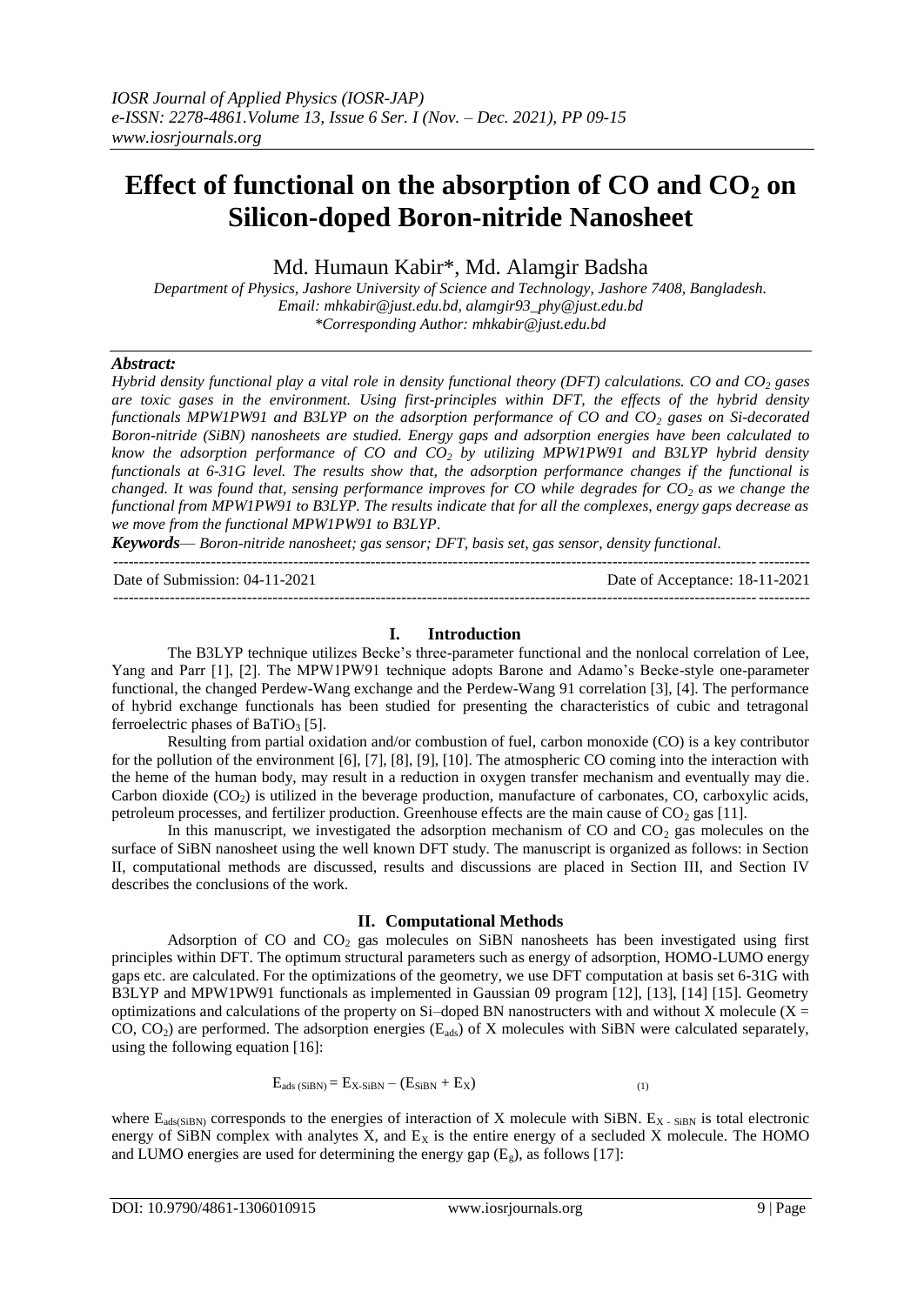

Figure 1. side and top views of (a): SiBN, (b) SiBN-CO, and (c) SiBN-CO<sub>2</sub> optimized structures as B3LYP/6-31G.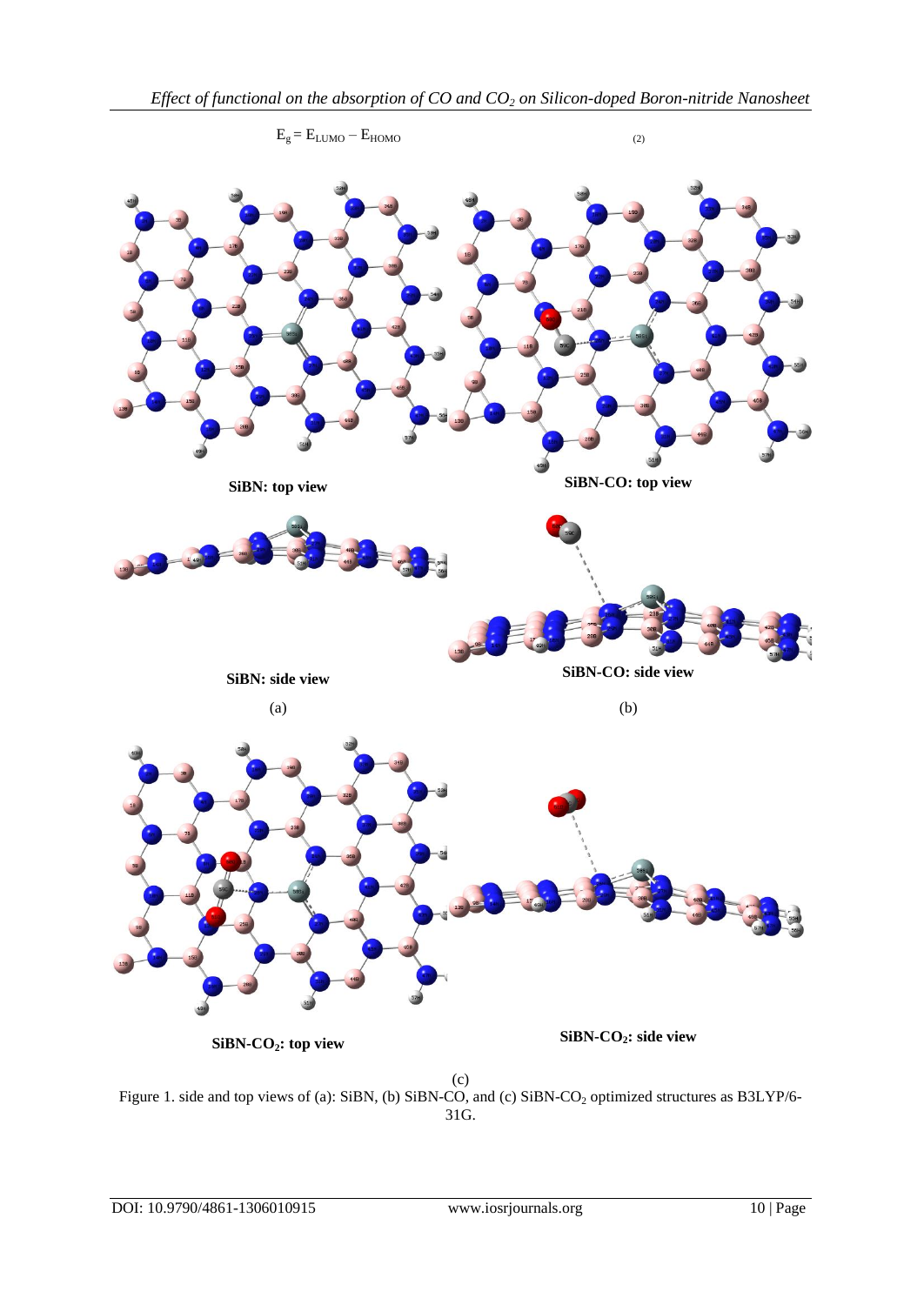# **III. Results And Discussions**

# **Optimized Geometric Structure**

Side and top views of the optimized geometric configuration of bare SiBN, SiBN–CO, and SiBN–CO<sub>2</sub> are shown in Figure 1 and 2. Figure 1 corresponds to B3LYP/6-31G level and Figure 2 corresponds to corresponds to MPW1PW91/6-31G level.

## **Adsorption Energy (Eads)**

## **Eads at B3LYP Functional:**

For the functional B3LYP, the pristine SiBN nanosheet interacts with CO and  $CO<sub>2</sub>$  with interaction energies of -3.344  $kJmol<sup>-1</sup>$  and -5.731  $kJmol<sup>-1</sup>$ , respectively (Table 1) [15].

# **Eads at MPW1PW91 Functional:**

For the functional MPW1PW91, the pristine SiBN nanosheet interacts with CO and  $CO<sub>2</sub>$  with interaction energies of  $-61.244$  kJmol<sup>-1</sup> and  $-0.960$  kJmol<sup>-1</sup>, respectively (Table 2). Unlike CO<sub>2</sub>, adsorption performance improves for CO as we change the basis set from B3LYP to MPW1PW91.



SiBN: top view

SiBN-CO: top view



SiBN: side view  $(a)$  (b)



SiBN-CO: side view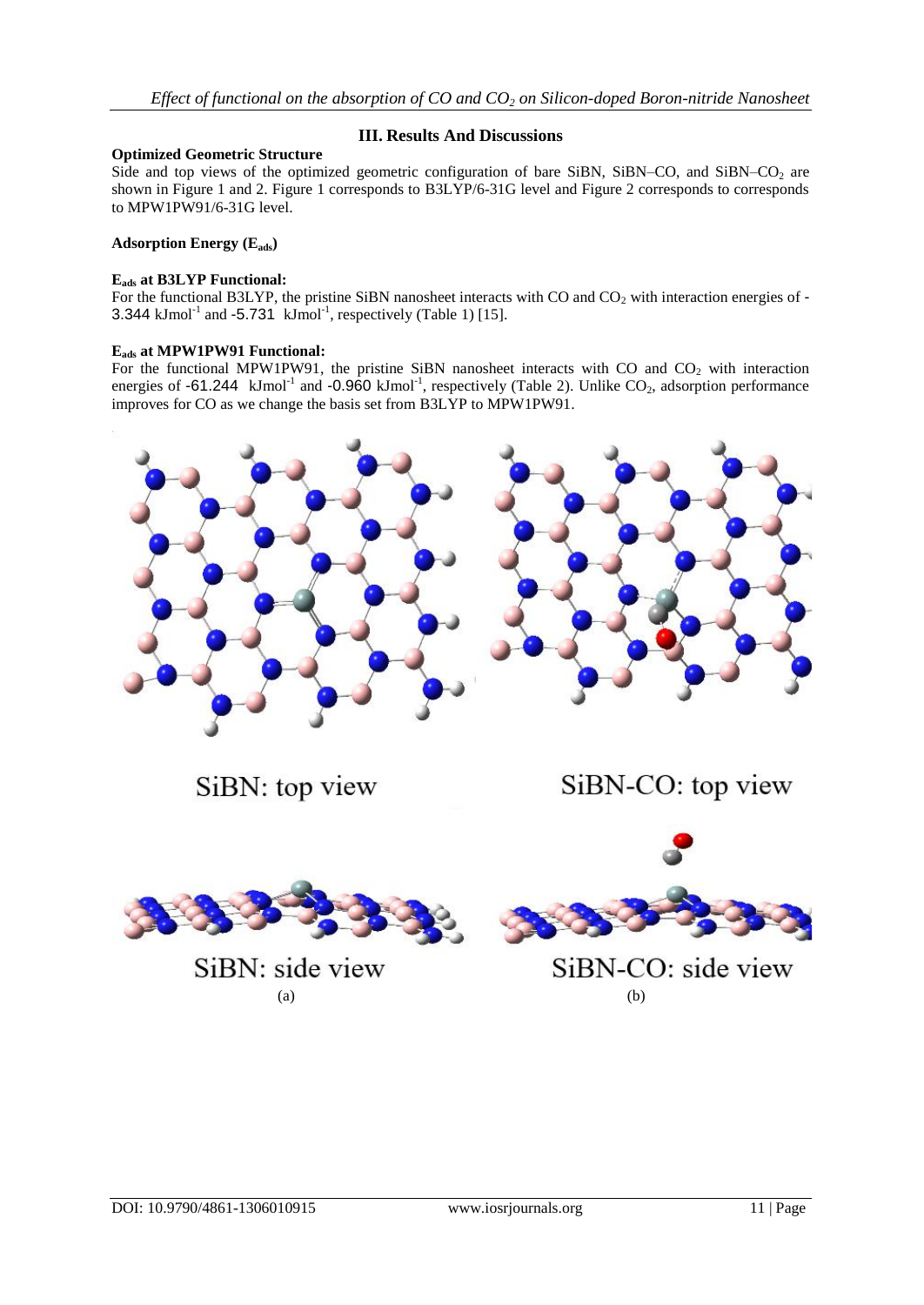

Figure 2. Top and side views of (a): SiBN, (b) SiBN-CO, and (c) SiBN-CO<sub>2</sub> optimized structures as MPW1PW91/6-31G

**Table 1.** HOMO Energy ( $E_{HOMO}$ ), LUMO Energy ( $E_{LUMO}$ ), HOMO-LUMO Energy Gap ( $E_{g}$ ), and Adsorption Energy (E<sub>ads</sub>) at B3LYP/6-31G Level [15]

| System/              | Е <sub>номо</sub> | $\mathsf{E}_{\text{LUMO}}$ | $\mathrm{E_{g}}$ | $\mathbf{E}_{\text{ad}}$ |
|----------------------|-------------------|----------------------------|------------------|--------------------------|
| Properties           | (eV)              | $\rm (eV)$                 | (eV)             | (kJmol <sup>-1</sup> )   |
| <b>CO</b>            | -10.108           | $-0.593$                   | 9.515            |                          |
| CO <sub>2</sub>      | $-10.067$         | $-0.814$                   | 9.254            |                          |
| <b>SiBN</b>          | -4.871            | $-1.610$                   | 3.260            |                          |
| SiBN-CO              | -4.893            | $-2.206$                   | 2.687            | $-3.344$                 |
| SiBN-CO <sub>2</sub> | -4.872            | $-2.225$                   | 2.647            | $-5.731$                 |

**Table 2.** HOMO Energy ( $E_{HOMO}$ ), LUMO Energy ( $E_{LUMO}$ ), HOMO-LUMO Energy Gap ( $E_{g}$ ), and Adsorption Energy  $(E_{ads})$  at MPW1PW91/6-31G Level

| System/                | Е <sub>номо</sub> | $\mathsf{E}_{\text{LUMO}}$ | $E_{\rm g}$ | $\mathsf{E}_{\text{ad}}$ |
|------------------------|-------------------|----------------------------|-------------|--------------------------|
| Properties             | (eV)              | (eV)                       | (eV)        | $(kJmol-1)$              |
| $\overline{\text{CO}}$ | -10.501           | $-0.855$                   | 9.646       |                          |
| CO <sub>2</sub>        | -10.538           | 0.206                      | 10.744      |                          |
| <b>SiBN</b>            | $-5.324$          | $-1.153$                   | 4.171       |                          |
| SiBN-CO                | -5.370            | $-1.639$                   | 3.731       | $-61.244$                |
| SiBN-CO <sub>2</sub>   | $-5.325$          | -2.387                     | 2.938       | $-0.960$                 |



**SiBN: HOMO SiBN: LUMO**

(a)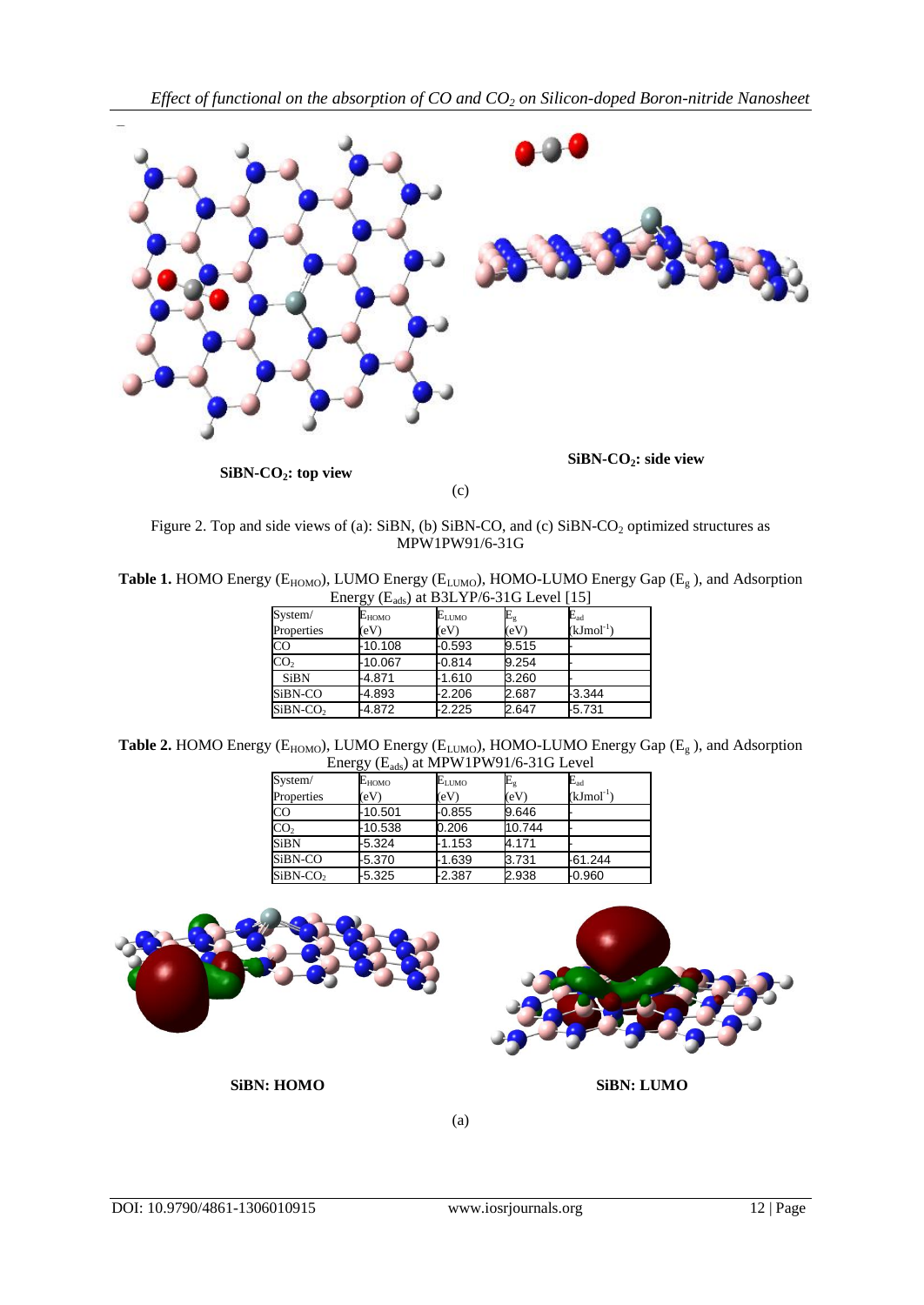



**SiBN-CO2: HOMO**

**SiBN-CO2: LUMO**

Figure 3. Molecular orbitals of HOMO and LUMO for (a) isolated SiBN, (b) SiBN-CO, and (c) SiBN-CO<sub>2</sub> at the B3LYP/6-31G level.

(c)

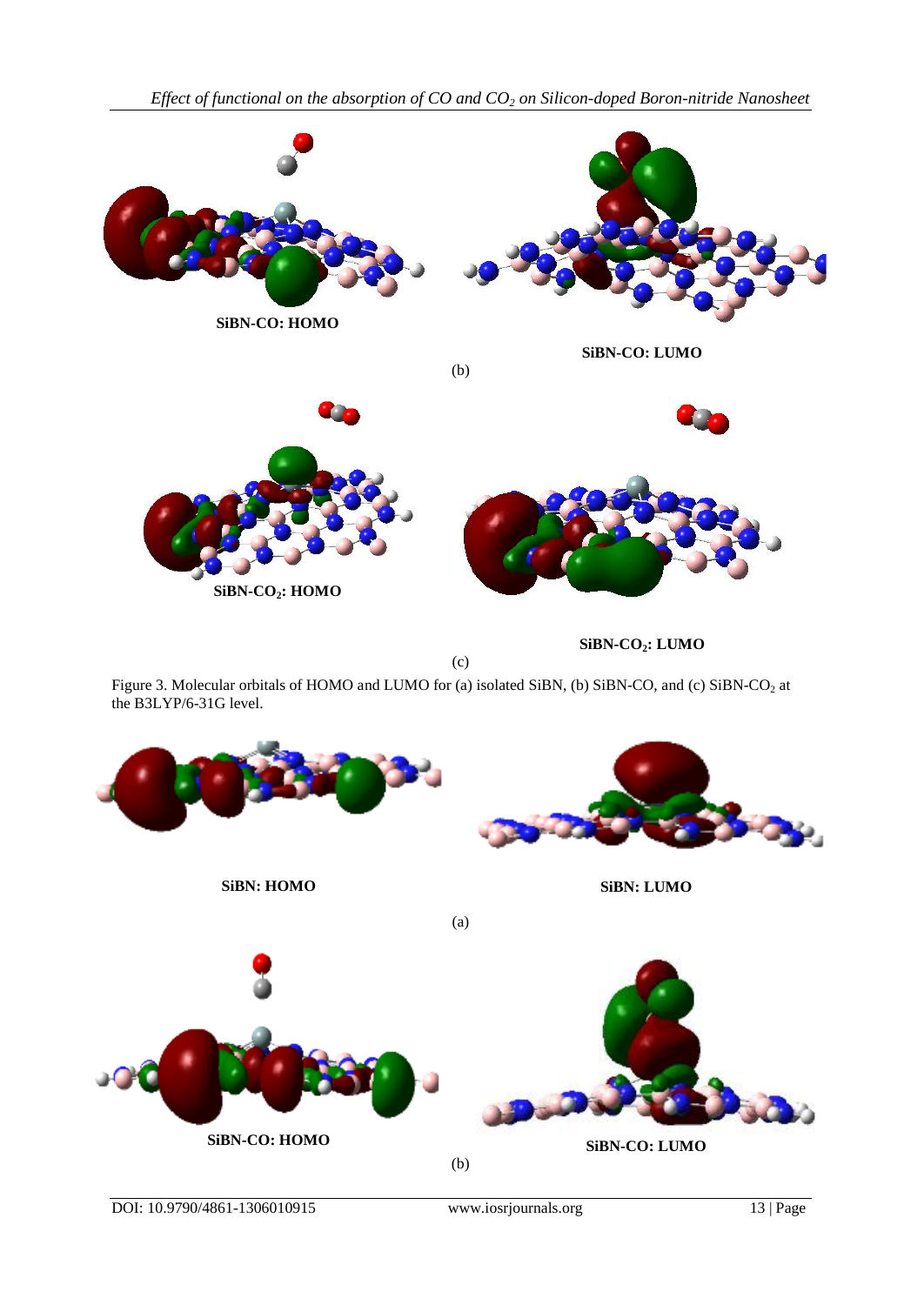

Figure 4. Molecular orbitals of HOMO and LUMO for (a) isolated SiBN, (b) SiBN-CO, and (c) SiBN-CO<sub>2</sub> at the MPW1PW91/6-31G level.

## **HOMO and LUMO Energy Gap (Eg)**

#### **E<sup>g</sup> at for functional B3LYP:**

HOMO and LUMO energy gaps for all the complexes for the functional B3LYP are shown in Table 1. The calculated HOMO-LUMO energy gap for SiBN nanosheet is 3.260 eV [15]. The HOMO-LUMO energy gap for SiBN-CO<sub>2</sub> complex is 2.647 eV compared to 2.687 eV for SiBN-CO complex [15]. The HOMO and LUMO energy distributions for the men-tioned systems at B3LYP/6-31G level are shown in Figure 3.

#### **E<sup>g</sup> at Functional MPW1PW91:**

HOMO and LUMO energy gaps for all the complexes for the functional MPW1PW91 are shown in Table 2. The calculated HOMO-LUMO energy gap SiBN nanosheet is 4.171 eV. The HOMO-LUMO energy gap for SiBN-CO<sub>2</sub> complex is 2.938 eV compared to 3.731 eV for SiBN-CO complex. The HOMO and LUMO energy distributions for the mentioned systems at MPW1PW91/6-31G level are depicted in Figure 4.

The energy gap decreases for all the complexes if the basis set is changed from functional MPW1PW91 to B3LYP.

#### **IV. Conclusions**

By utilizing first-principles within DFT, adsorption of CO and  $CO<sub>2</sub>$  gases on Si-decorated Boronnitride nanosheets has been systemically investigated. Ad-sorption energies and HOMO-LUMO energy gaps are computed by utilizing DFT method at MPW1PW91 and B3LYP hybrid density functionals. The results indicate that for all the complexes, energy gaps decrease as we move from the functional MPW1PW91 to B3LYP. It was found that the adsorption performance changes if the functional is changed. However, unlike CO<sub>2</sub>, adsorption performance improves for CO as we change the the functional from B3LYP to MPW1PW91. In our future studies, we will extend the research to other density functionals.

#### **Acknowledgement**

We highly acknowledge Dr. Farid Ahmed, Professor, Depart-ment Physics, Jahangirnagar University for giving technical support from the Department of Physics, Theoretical Con-densed Matter Physics Laboratory, Jahangirnagar University, Savar, Dhaka, Bangladesh.

#### **References**

- [1]. A. D. Becke, "Real-space post-hartree–fock correlation models," The Journal of chemical physics, vol. 122, no. 6, p. 064101, 2005.
- [2]. T. Enevoldsen, J. Oddershede, and S. P. Sauer, "Correlated calcula-tions of indirect nuclear spin-spin coupling constants using second-order polarization propagator approximations: Soppa and soppa (ccsd)," Theoretical Chemistry Accounts, vol. 100, no. 5, pp. 275–284, 1998.
- [3]. J. P. Perdew and Y. Wang, "Pair-distribution function and its coupling-constant average for the spin-polarized electron gas," Physical Review B, vol. 46, no. 20, p. 12947, 1992.
- [4]. M. Hansen, M. Wendt, F. Weinhold, and T. Farrar, "Experimental and theoretical spin-spin coupling constants for [15n] formamide," Molecular Physics, vol. 100, no. 17, pp. 2807–2814, 2002.
- [5]. F. Cora\*, "The performance of hybrid density functionals in solid state chemistry: the case of batio3," Molecular Physics, vol. 103, no. 18, pp. 2483–2496, 2005.

.